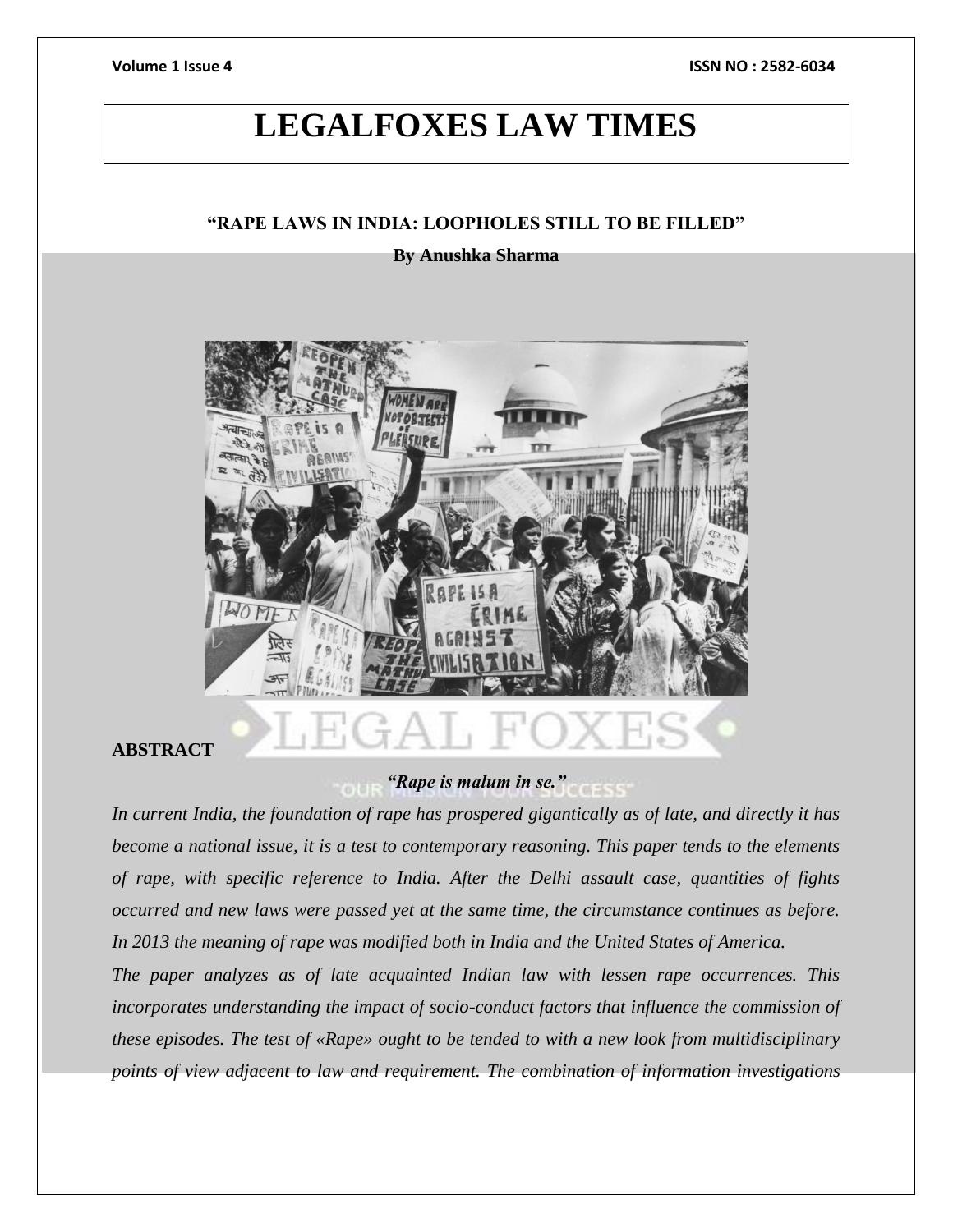*and thoughts including sociological, social, mental, and strict viewpoints and empowering converging of devices from disciplines.*

**KEYWORDS:** *rape, gang rape, marital rape, sexual offences.* **INTRODUCTION**

> *"On some positions, cowardice asks the question, "Is it safe?" Expediency asks the question "Is it polite?" And vanity comes along and asks the question "Is it popular?" But conscience asks the question "Is it right?" And there comes a time when one must take a position That is neither safe, nor politic, nor popular, But he must do it because conscience tells him it is right."*

The above quote of Dr Martin Luther  $King Jr<sup>1</sup>$ . urges one to ponder what is most important to us, independently just as all things considered. Rape, rape and boisterous attack of females all things considered, and financial layers have become basic episodes in India. Generally, these casualties remain mum because of all the disgrace present in our general public however when they do assemble the guts to move toward the legal framework it takes a lifetime for them to get the equity they merit. It has been over a long time since our freedom and we , despite everything, can't build up an appropriate and just equity framework for these blameless casualties.

Specifically, the paper breaks down the change of rape laws and the escape clauses that are a danger to our equity framework. The paper examines the social marks of disgrace and the conduct states of the general public and the people in question, it likewise shows the similar factual information that clarifies the conditions, or the viability of the laws identified with rape in India.

#### **Evolution of Rape Laws in India**

 $\overline{a}$ 

<sup>1</sup> Marry T and Frank L, *Quotations Martin Luther King junior*, (Feb 3, 2019, 10:00 am) https://www.allcreatures.org/aro/q-king-martinluther.html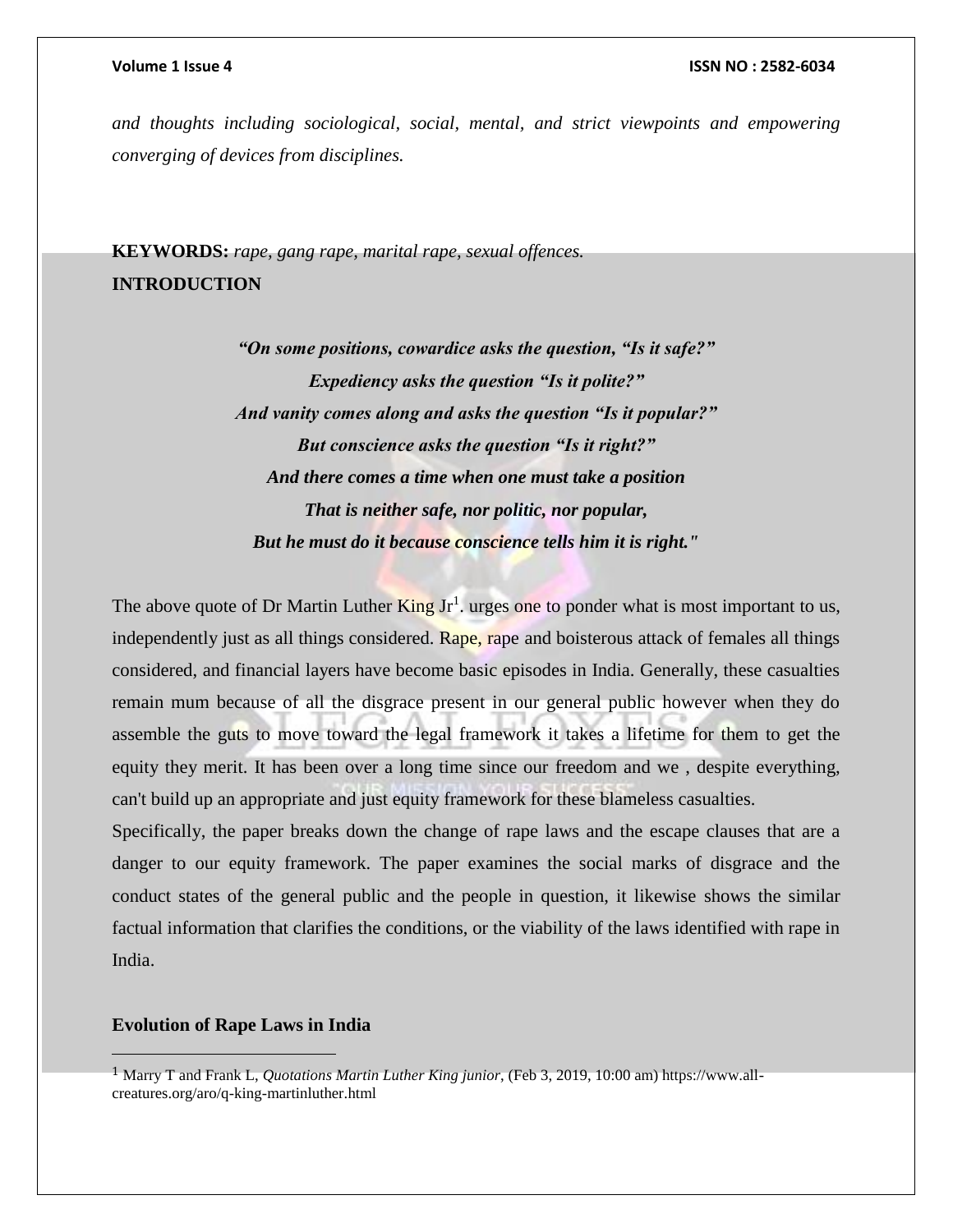The word 'rape' was first mentioned in the Indian Penal Code, the way our legal system deals with the crime of rape has changed repeatedly.

We would have to take a look at the Indian Penal Code to see how our 'anti-rape' laws have changed over time

#### **1860: Indian Penal Code**

The first time the term 'rape' was mentioned in our legal structure in 1860 when our Indian Penal Code was written. It made no mention of rape as a crime against a male since Section 377 covers that already.  $2$  The first change to this very 'general' outline of rape comes after the Mathura Rape Case in 1972.<sup>3</sup>

### **1983: The Criminal Law (Second Amendment)**

On March 26, 1972, a young Adivasi girl, Mathura was raped by two policemen while in custody. But with this case, a new category of rape called 'Custodial Rape' was introduced to include rapes of women while in the custody of public servants.

### **2002: Amendment to Indian Evidence Act**

OUR MISSION YOUR SUCCESS'

Even though the 1983 Amendment prohibited 'character assassination', it didn't stop the crossexamination of rape victims. It was pointed out that women didn't feel comfortable about reporting rape because «the intention of the defence in rape trials had become to humiliate and degrade the sexual integrity and personal space of the victim» rather than to treat them as someone who had undergone mental and physical trauma and someone who had to be protected. Taking note of this, the Supreme Court asked the Law Commission to review our rape laws and recommend some changes.

 $\overline{a}$ 

<sup>2</sup> Indian Penal Code, 1860, No. 45, Act of Parliament, 1860

<sup>3</sup> Tuka Ram and Anr vs the State of Maharashtra, 1979 S.C.R. 810 (India)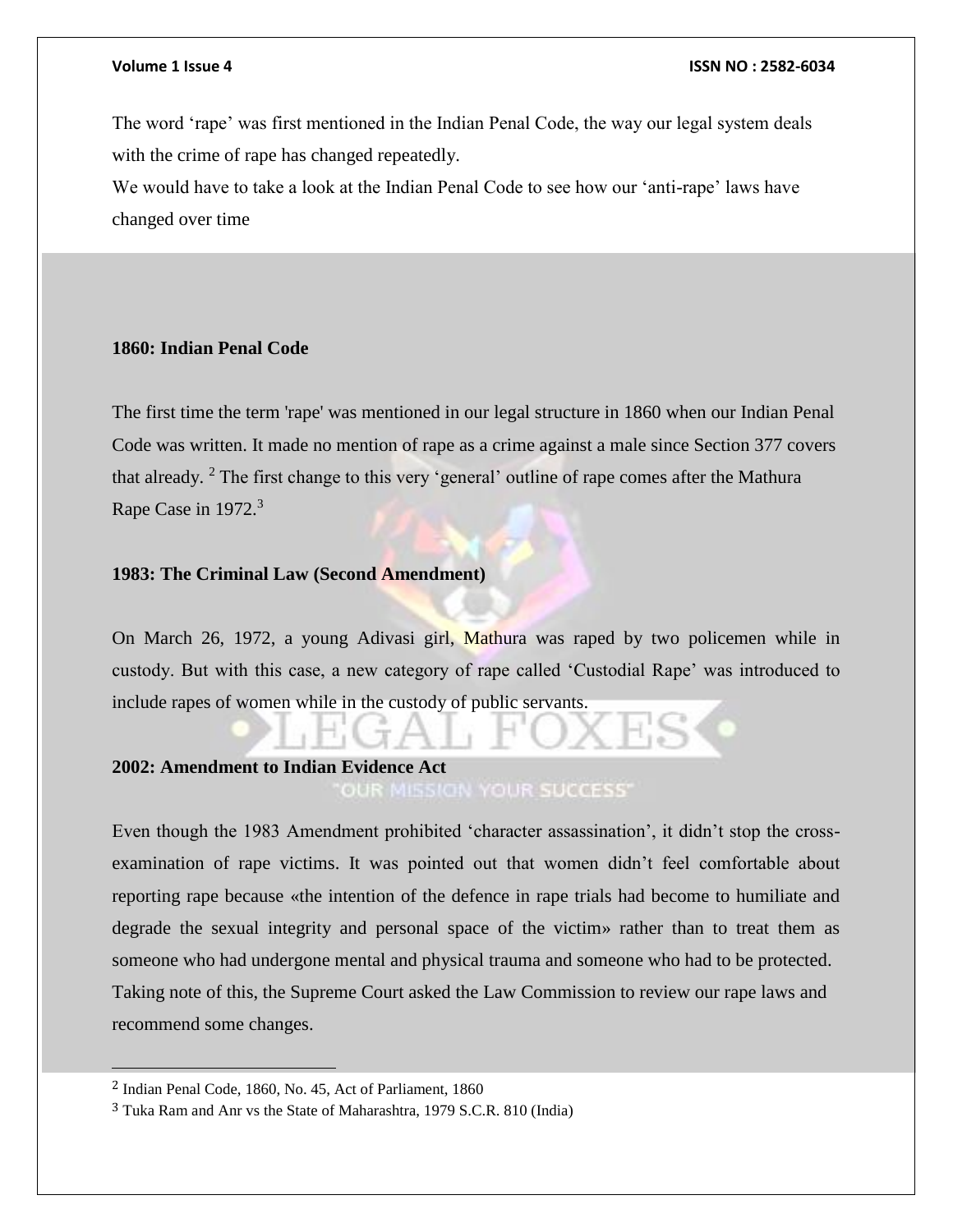#### **2012: Protection of Children From Sexual Offences (POSCO) Act**

Statistics indicated that India saw a 336% increase in child rape cases from 2001 to 2011<sup>4</sup>. The National Crime Record Bureau statistics state that 48,338 child rape cases were recorded during this period. The brutality and violence of the case led to widespread protests around the country. The public wasn't only demanding a change in the law, but also a change in how the crime of rape was looked at. This forced the legal system of India to reconsider the existing laws and led to the realization that many other crimes that were specifically against women like stalking, acid attacks, and voyeurism were missing from our legal framework. To make sure something like the Nirbhaya case<sup>5</sup> never happened again, the government wanted to amend the existing laws to cover all crimes against women and make punishments as harsh as possible.

#### **2018: Criminal Law Ordinance**

In January 2018, an 8-year-old girl, Asifa Bano was raped and murdered in the district of Kathua in Jammu and Kashmir. It made the rape of a child below age 16 punishable by a minimum of 20 years imprisonment but provided for the death penalty for the rape of anyone below age 12.

#### **Causes of Increased Rape Cases in India**

 $\overline{a}$ 

Rape, molestation and abductions, the crimes are numerous but have low conviction rates, this is one of the major reasons for the growing number of offences against women.

Brinda Karat, All India Democratic Women's Association, a member says,

*"I have raised the issue in the Parliament several times that there is a need to step up the conviction rate in rape cases drastically. The poor legal system, a wrong understanding of policemen in these cases and lengthy procedures especially in child rape where after* 

<sup>4</sup> Asian Centre of Human Rights, *India's Hell Holes: Child Sexual Assault in Juvenile Justice Homes* Times of India, April,22,2013

<sup>5</sup> State through Reference vs Ram Singh & others 2014 D.H.C.C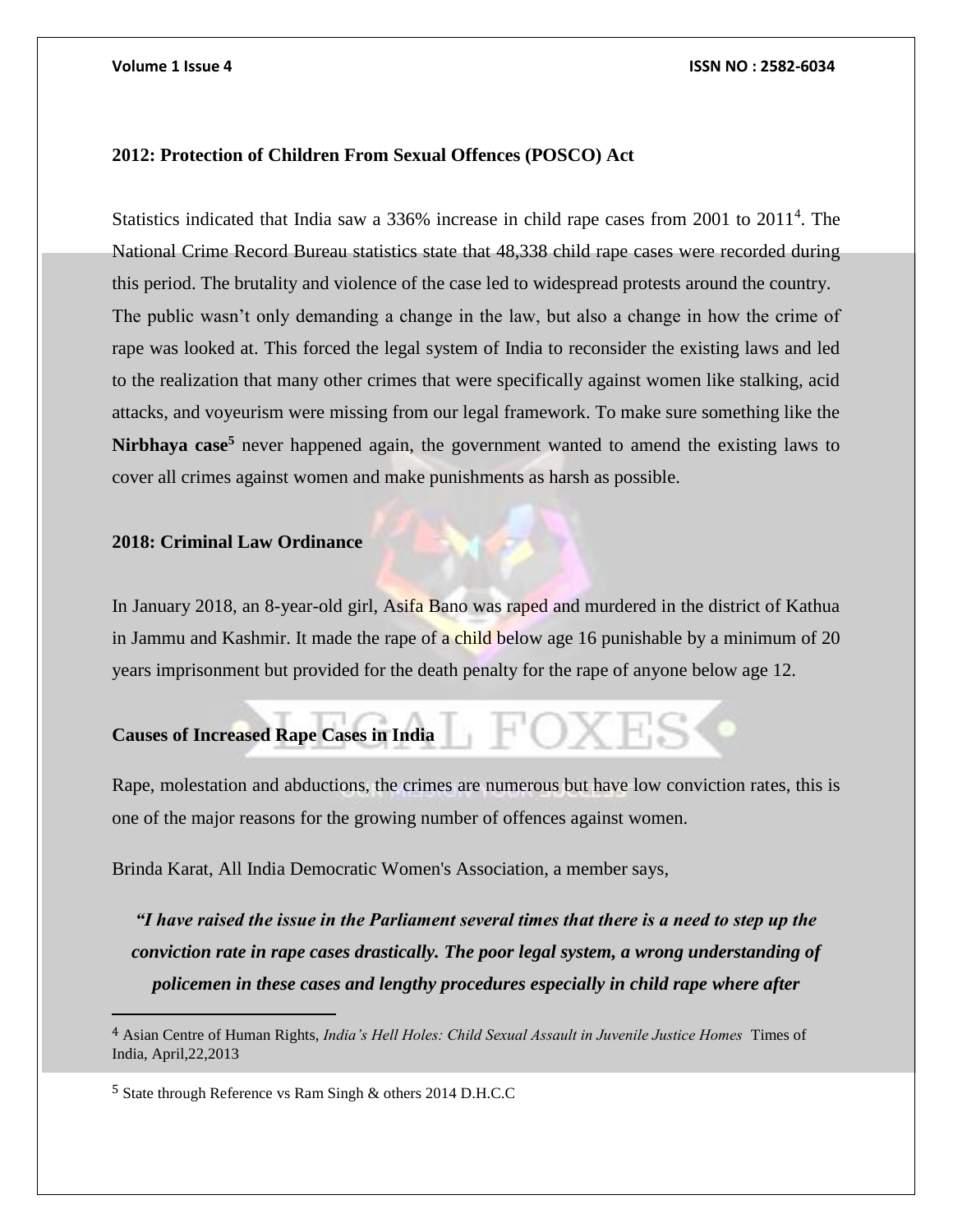## *horrifying rounds of investigation the victim starts feeling that she is an accused and should not have registered the case, are few reasons for low conviction rate".*

She further added in her judgement.

#### **The mindset of the person in question**

Rape is a domineering occasion in the casualty's way of life. It is such a demonstration of savagery, that is against the casualty's will. Until now, there has been minimal all around controlled research about the mental change of the person in question. Regardless of numerous progressions that have happened in the treatment of rape casualties, there still exists in our general public numbness about, and inner conflict towards the rape casualty, causing for much extra pressure.

Ann Burgess and Lynda Holmstrom characterized Rape Trauma Syndrome as a gathering of responses enthusiastic, physical, and conduct which is a progression of side effects experienced and announced by casualties of rape or endeavoured rape. It incorporates two phases: an intense, quick period of disturbance and complication; and a drawn-out procedure of rearrangement. The length of each stage can differ, and individuals may move to and fro between stages.

#### **The attitude of society**

We are glad for the way that India advances in the magnificence of its different culture. The nation loves Goddess. In any case, would we say we are pleased with the way that India has been named as the riskiest nation on the planet for ladies in the Thomson Reuters Foundation overview?

India is trying to claim ignorance of the way that a dominant part of its ladies don't have a sense of security alone in the city, at work, in business sectors, or at home, even though they have figured out how to adapt to this existential nervousness.

#### **The mindset of the denounced:**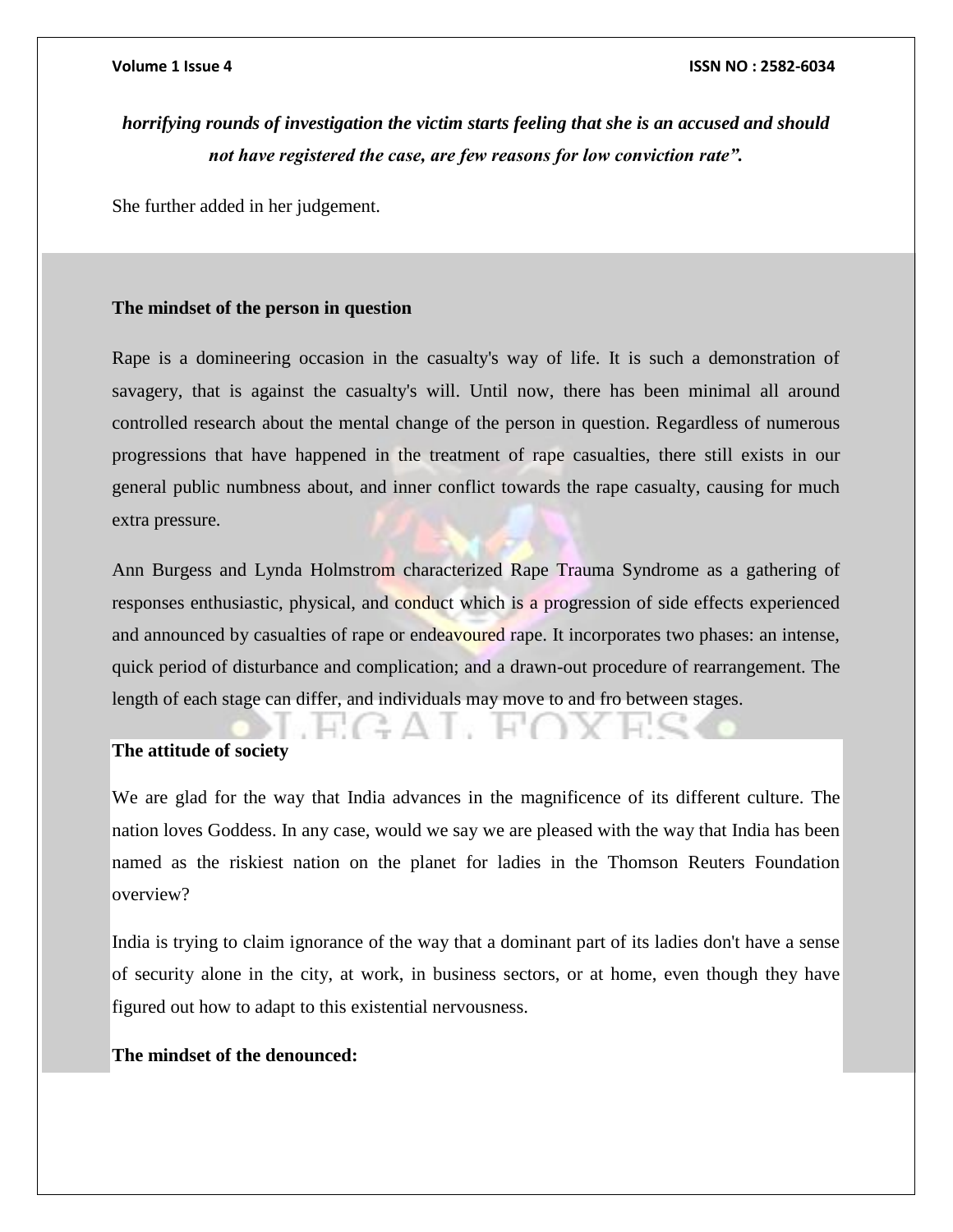#### **Volume 1 Issue 4 ISSN NO : 2582-6034**

Antonia Abbey, a social clinician at Wayne State University, has discovered that youngsters who communicated regret were less inclined to annoy the next year, while the individuals who accused their casualty were bound to do it once more. Heavy drinking, perceived pressure to have sex, a belief in "rape myths" — such as the idea that no means yes — are all risk factors among men who have committed sexual assault. A peer group that uses hostile language to describe women is another one.

In the interview with the Delhi gang-rape accused of 2012 as claimed to be one of the most brutal rapes in the history of the country, they glorified what they did.<sup>6</sup>

### **WHY MARITAL RAPE IS NOT A CRIME?**

Marital Rape refers to unwanted intercourse by a man with his wife obtained by force, threat of force, or physical violence, or when she is unable to give consent. It is a non-consensual act of violent perversion by a husband against the wife where she is physically and sexually abused.

The marital rape exemption can be traced to statements by Sir Mathew Hale, Chief Justice in England, during the 1600s. He wrote

# *"The husband cannot be guilty of a rape committed by himself upon his lawful wife, for by their mutual matrimonial consent and contract, the wife hath given herself in kind unto the husband, whom she cannot retract."*

In the present day, studies indicate that between 10 and 14% of married women are raped by their husbands: the incidents of marital rape soars to  $1/3$ rd to  $\frac{1}{2}$  among clinical samples of battered women. Sexual assault by one's spouse accounts for approximately 25% of rapes committed. It is a conscious process of intimidation and assertion of the superiority of men over women.

<sup>6</sup> New York Times Sexual offence of rape date: 30/10/2017 [https://www.nytimes.com/2017/10/30/health/men](https://www.nytimes.com/2017/10/30/health/men-rape-sexual-assault.html)[rape-sexual-assault.html](https://www.nytimes.com/2017/10/30/health/men-rape-sexual-assault.html)